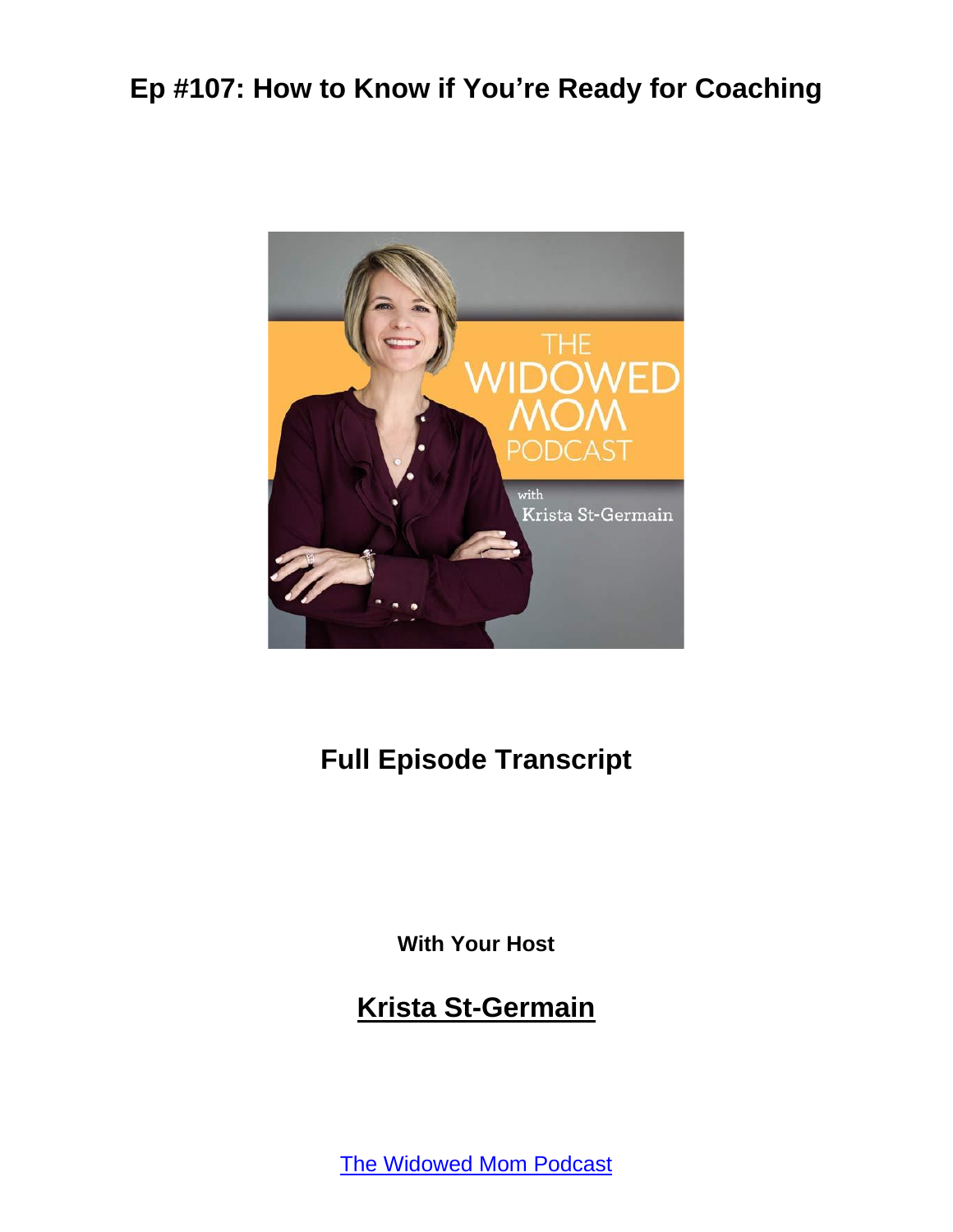Welcome to *The Widowed Mom Podcast*, episode 107, How to Know if You're Ready for Coaching.

Welcome to *The Widowed Mom Podcast*, the only podcast that offers a proven process to help you work through your grief, to grow, evolve, and create a future you can truly look forward to. Here's your host, Master Certified life coach, grief expert, widow, and mom, Krista St-Germain.

Hey there. Welcome to another episode of the podcast. Just got back from Colorado, little trip to the mountains and my dad's cabin over Memorial. Took my daughter, my son, the boyfriend, his youngest son, and it was a lovely little trip.

Just kind of the right amount of time, always have to kind of prepare myself for the grief grenades when I go to Colorado because - well, a couple things happen. One is that we always drive by the site of the accident where it all started really. And I don't love that part, never have.

And then also of course, Hugo just loved Colorado. He loved being at my dad's property, he loved the mountains, and so I have a lot of memories with him there. And it went so well this time. It's kind of gotten easier every single time and this I think was by far the least triggering, least stressful, lease emotional time at all.

I almost didn't even notice honestly driving by that spot on the highway either coming or going. And that was different because almost every other time I've really, really noticed. So I hope that when I tell you these stories you aren't comparing and despairing. I hope you aren't thinking, "Here she is almost five years out and maybe I'm not that far along, or I'm out farther than that and it hurts worse for me," or making yourself feel bad.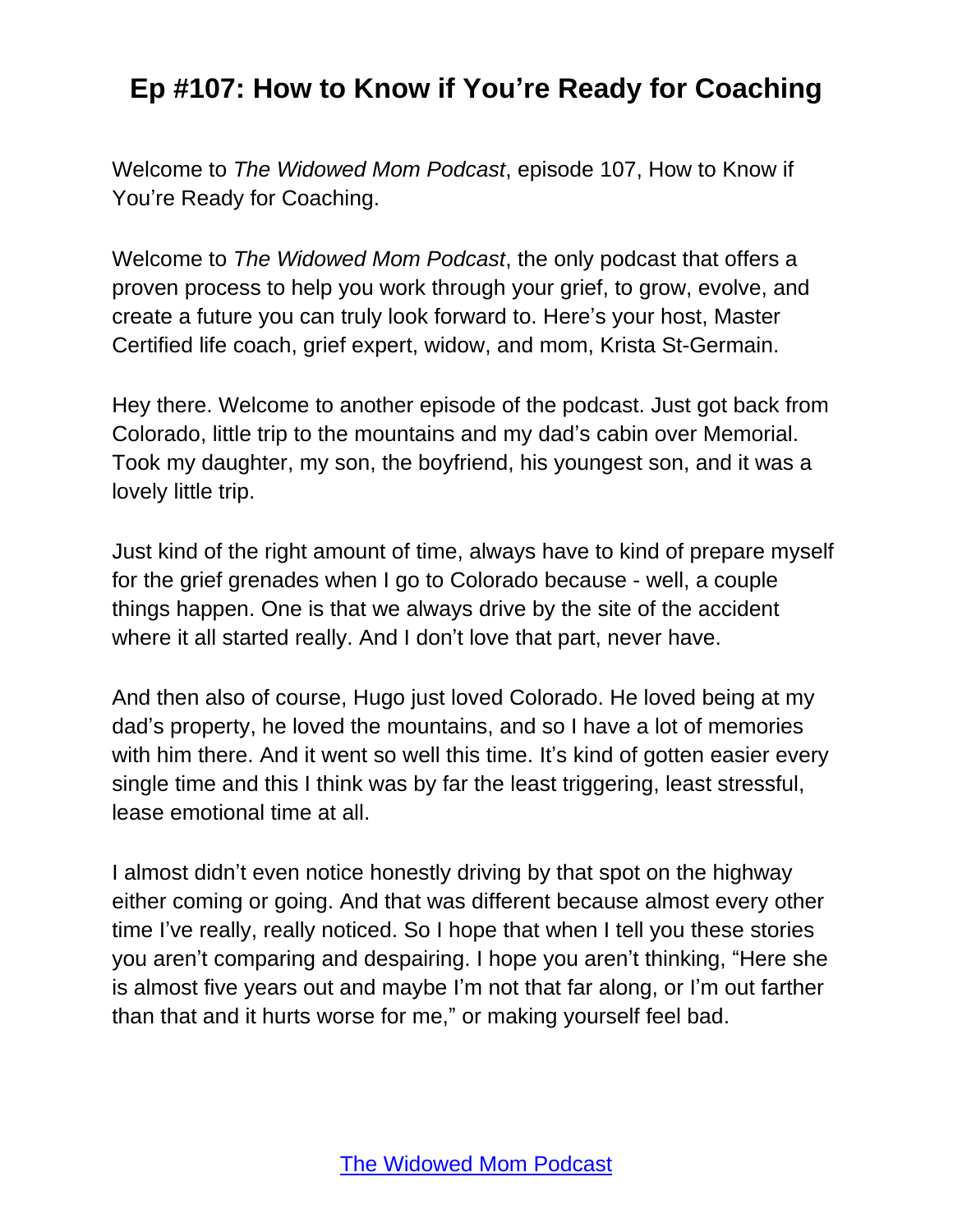But I do like telling my story with hopes that it will inspire you and lift you up if you're maybe worried that it's not going to get better for you. I guess I just want to assure you that it will. It's definitely gotten so much better for me.

So let's get into the episode, shall we? I get questions all the time from widows who are intrigued by life coaching and they think they might want to try it but they aren't sure if they're ready. And when I discovered life coaching, I was really ready for it, but I understand that you might not be so sure that you are, and you might be wondering how you can tell if you're ready.

So I've created this episode to help answer that question for you because it's one of the most frequent questions that I get. So first I'm going to tell you about two common myths that people have about life coaching and grief, and then I'm going to give you a little checklist you can use to assess your own readiness for coaching.

And also, if you have questions about the differences between life coaching and therapy, I'm not going to address that in this episode because I've already recorded an episode on that subject specifically. It's episode 81 where I interviewed a friend of mine, Sandy Arguello, who happens to be a coaching colleague of mine and also has been a licensed therapist for many, many years. And we shared our opinions on the differences between life coaching and therapy. So if you're interested in that, go check out episode 81.

Okay, so are you ready for coaching? I want to start first with two myths. Myth number one is that a certain amount of time has to pass before a widow is ready for coaching, and that's not necessarily true. In fact, I would say it's not really true at all.

Timelines are less relevant than I used to think for sure. Some women are ready very soon after losing their partner and some women aren't. I used to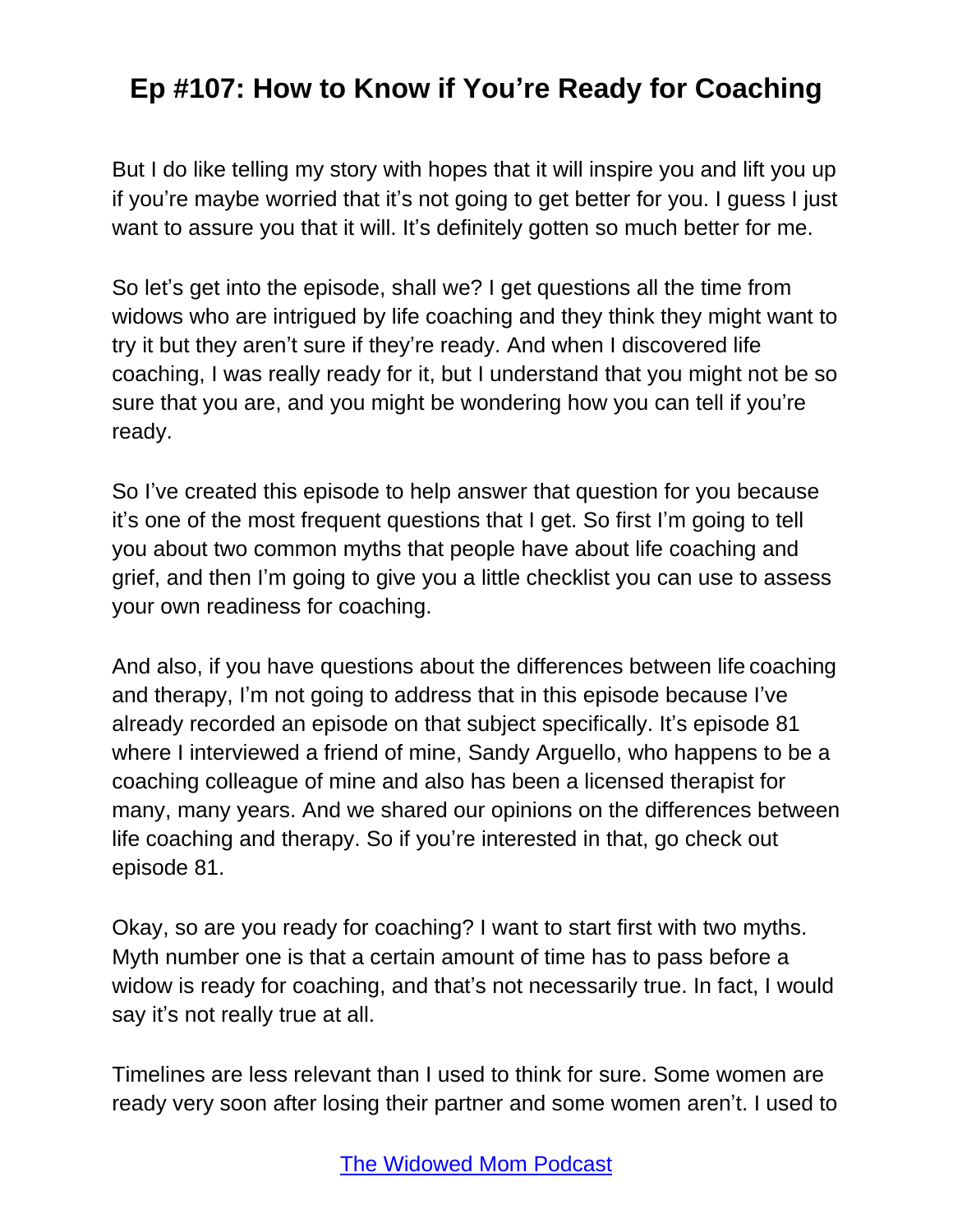think there was a certain amount of time that had to pass before someone was ready for coaching but I've been proven wrong so many times I just don't believe that anymore.

Women who I imagined couldn't possibly be ready shocked me at how beyond ready they were. Even sometimes only a couple of weeks after their partner passed. And then women who I assumed would be ready weren't ready at all and it wasn't a good next step for them.

So the amount of time that's passed since your partner died just isn't a reliable indication. However, widow fog is an important consideration, and that usually happens in acute grief. So if you've never heard of widow fog, go check out episode six because that's what it's all about.

But if you're experiencing it, you probably already know what I mean, you don't even have to listen to the episode. If things are so foggy for you, which they were for me in the beginning, so foggy that you can't watch a short video and then answer some questions or fill out a worksheet without getting overwhelmed, then it's probably too early.

Because part of my program is learning tools that help you manage your brain and manage your emotional life. Once the program's over, not only do I want us to have worked through your current obstacles, but I want you to have the tools that you need to work through obstacles that you're going to face in the future, instead of creating a dependency on coaching.

And so while I think we do a great job of supporting and guiding you through the program, you want to be at a point cognitively where you can watch a video and fill out a worksheet. And that might sound basic, but I promise you, not everyone is ready for that yet.

So if you aren't ready, give yourself some grace. Know that the widow fog will get better. And when you feel ready for it, coaching will be there for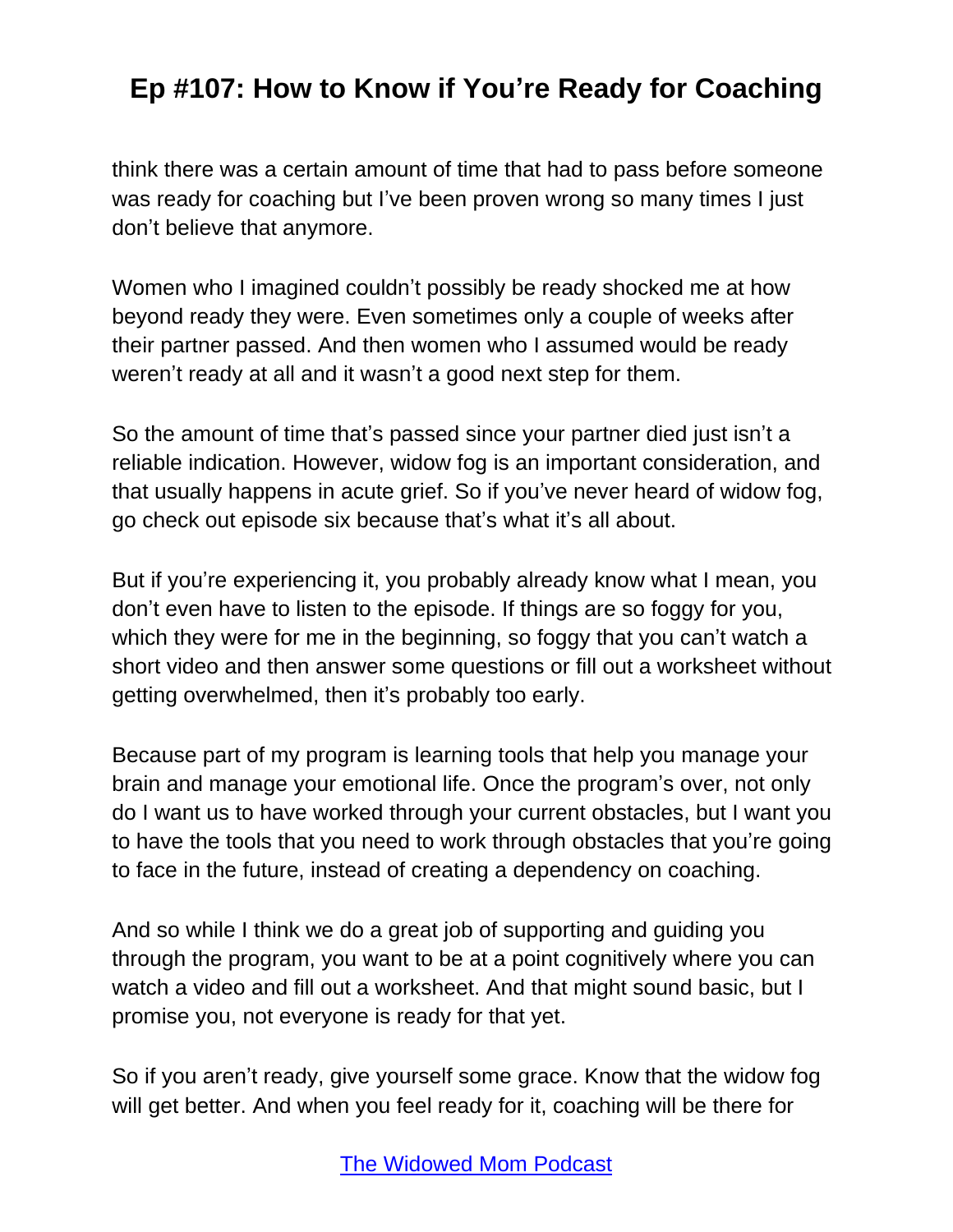you, I'll definitely be there for you. So that's myth number one, that a certain amount of time has to pass before a widow is ready for coaching. It's not at all true.

I'll also add that it isn't necessarily even a widow who lost their partner in a long-term illness who's ready. So sometimes people assume, "Well, if it was an accident, if I didn't see the loss coming, then for sure I need more time," versus someone who had helped their partner perhaps as a longterm caregiver in a terminal illness type of a situation, but that's not even an accurate stereotype.

I've worked with women who lost their partner in accidents they never saw coming very shortly after the accident and they've done marvelously well. So myth number two, coaching is only for newer widows. That is not true at all either, but I think a lot of people think that.

Even if you've been a widow for years, coaching will still change your life. And yes, the majority of women who have gone through my program aren't more than a few years out from the date of their loss on average, but that is by no means a rule.

And maybe you didn't get the opportunity to get coaching in those early years because frankly, life coaching for widows didn't exist yet. The program that I've created is the program I couldn't find but would have loved to have gone through. When I found life coaching, it was because I found a generalized life coach and I just happened to then take what I learned and apply it to grief and my study of post-traumatic growth and my own personal experience.

So for a lot of us, it just wasn't an option. Maybe you were doing the best that you could to survive and just put one foot in front of the other and that took you years to get to a place where you're actually ready for coaching. And I see a lot of times that it takes a while for us to get to the place where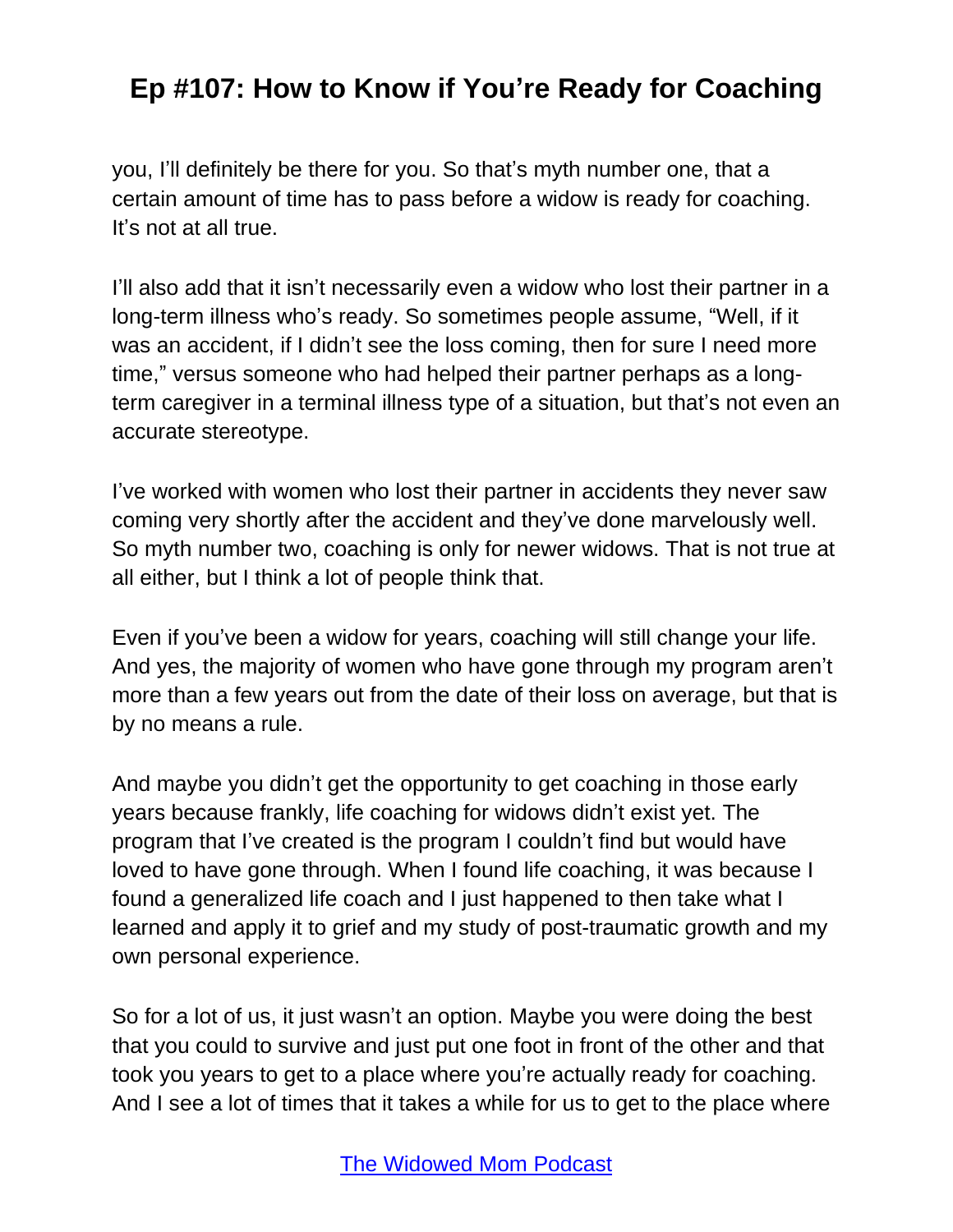we're ready to invest in our mental wellbeing and we're ready to invest in our future and maybe we see what avoiding grief has created in our lives and we want something better for ourselves.

So please don't exclude yourself because you think you're not a new widow. In fact, many of my widowed clients have been dating, some have been remarried, remarried and divorced, and maybe they come to that place where they realize they aren't really in love with their lives and they don't know exactly why or how to fix it, but they do know that it has something to do with something that has gone unprocessed or undealt with as it relates to the loss of their partner.

So if that's you, I hear you, you're probably very ready for what we offer inside my program. Please don't discount yourself because you are buying into the myth that coaching is only for newer widows. It's just not true.

So I told you I would give you two myths and then a checklist. So the first part of the checklist is how to know that you're not ready for coaching, and then I'll tell you how to know if you are.

So you are not ready for coaching if you haven't accepted, at least logically, that your partner has died. Now, chances are you have accepted at least logically that your partner has died, or you would not be listening to a podcast with the word widow in the title.

But if by chance you are still preparing for them to return, or you are holding onto their belongings in case they come back, then coaching is not a good fit for you. I don't think this applies to almost anyone who's listening to this podcast, but this is a real struggle for some and I don't want to ignore it because it has happened.

You are also not ready for coaching, as I mentioned before, if your widow fog is so intense that you're overwhelmed at the idea of watching a 10-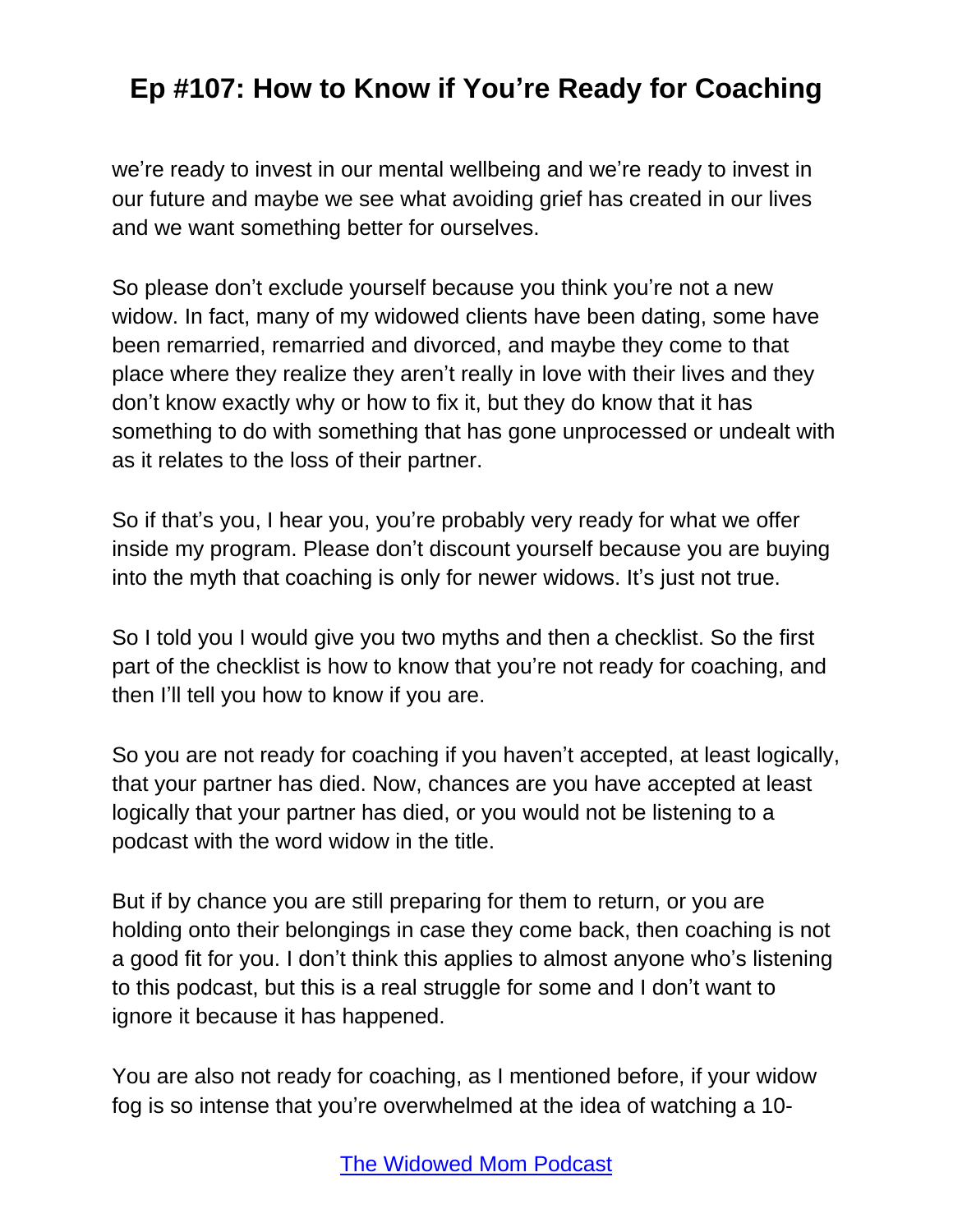minute video and completing a worksheet. A little more time needs to pass if that's still where you are.

You keep listening to the podcast, you keep making sure that you are resting when you need it, you're taking good care of yourself, doing all the things to practice good self-care. And then when your cognitive functioning is better, then we can reconsider.

This I get actually more often than you might think. You're not ready for coaching if you believe coaching is a magic pill. Sometimes people seem to think that they can pay me and poof, their lives will change. Unfortunately, as much as I wish that it could work that way, it doesn't.

Coaching is very much a two-way street. I provide the tools and I provide the coaching but participants have to participate in the process. Otherwise it's like pushing rope. It's not very effective. It's also not very fun for me either.

So if you are at that place where you really just want to throw money at something but you're not willing to engage in the process, then coaching would be a waste of your time, it would be a waste of your money. So that's definitely something to consider. Nothing wrong if you're wanting to wave money at something and hope it goes away. It's just not going to be effective for you and I don't want to steer you in that direction.

You're not ready for coaching if you are crying all day, struggling to spend time out of bed, you have symptoms of depression that aren't being managed, you're unable to meet your own basic needs, for instance, maybe you're struggling with hygiene, you're struggling to shower.

And I don't mean that some days it's hard and you just want to stay in your pajamas all day. I mean that on a consistent basis, a regular basis, it's impacting your life and you aren't at a basic level, a minimum baseline of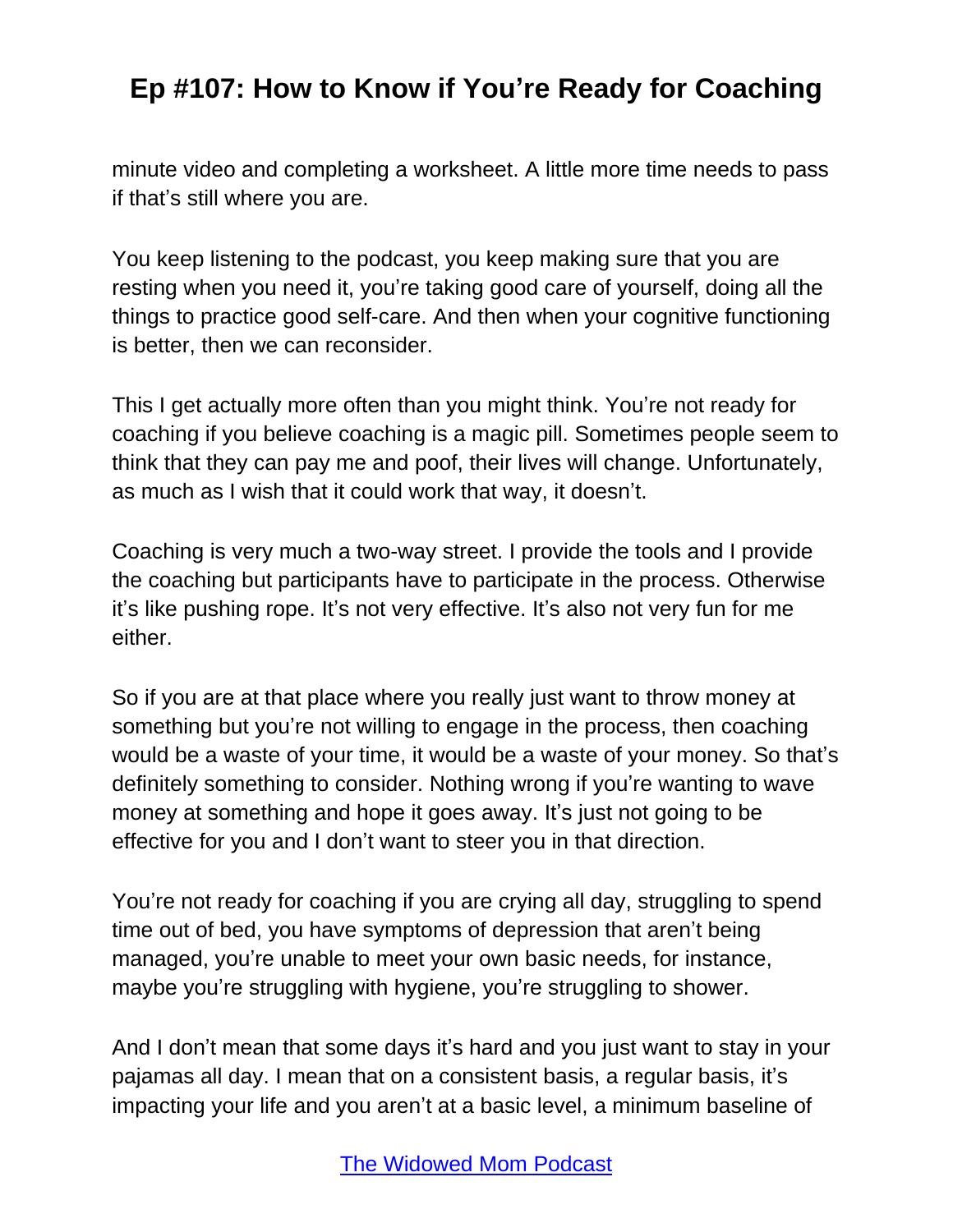functioning. If that's you, I highly recommend that you get yourself seen by a mental health professional. Until you're able to function at the most basic level, what I offer in coaching, it would just be overwhelming for you. It would not serve you at all.

And then of course, and I think this goes without saying, but it's important and so I'm going to say it anyway. If you are thinking about harming yourself, if you are talking about taking your own life, you are not ready for coaching. That is not for you.

If that is you, I'm going to give you a whole 'nother list here. And if any of these things apply, I seriously want you to reach out to the National Suicide Hotline and I'll give you that number. But if you are really seriously having suicide ideation, meaning that you are thinking of ways or talking about, thinking about, really creating a plan for how you might harm yourself, then we need to address that.

Now, many widows have told me and have had the thought that, "If I get hit by a bus, I'm not sure it would be all that bad." That is different than thinking about it or planning it.

So if you're thinking about it or planning it, if you're expressing strong feelings of hopelessness or being trapped, if you have an unusual preoccupation with death or dying, if you notice yourself acting recklessly, as though you had a death wish like you're speeding through red lights or you're abusing substances to the point that you could really harm yourself, if you are calling or visiting people to say goodbye, or thinking about that, if you are getting your affairs in order not because something messy happened when your partner died and you know what it's like to leave people or you know what it's like to be left with affairs that aren't in order, but if you're getting your affairs in order, like you're giving away things that are important to you, you're tying up loose ends because you're imagining that you might not be living much longer, saying things like, "Everyone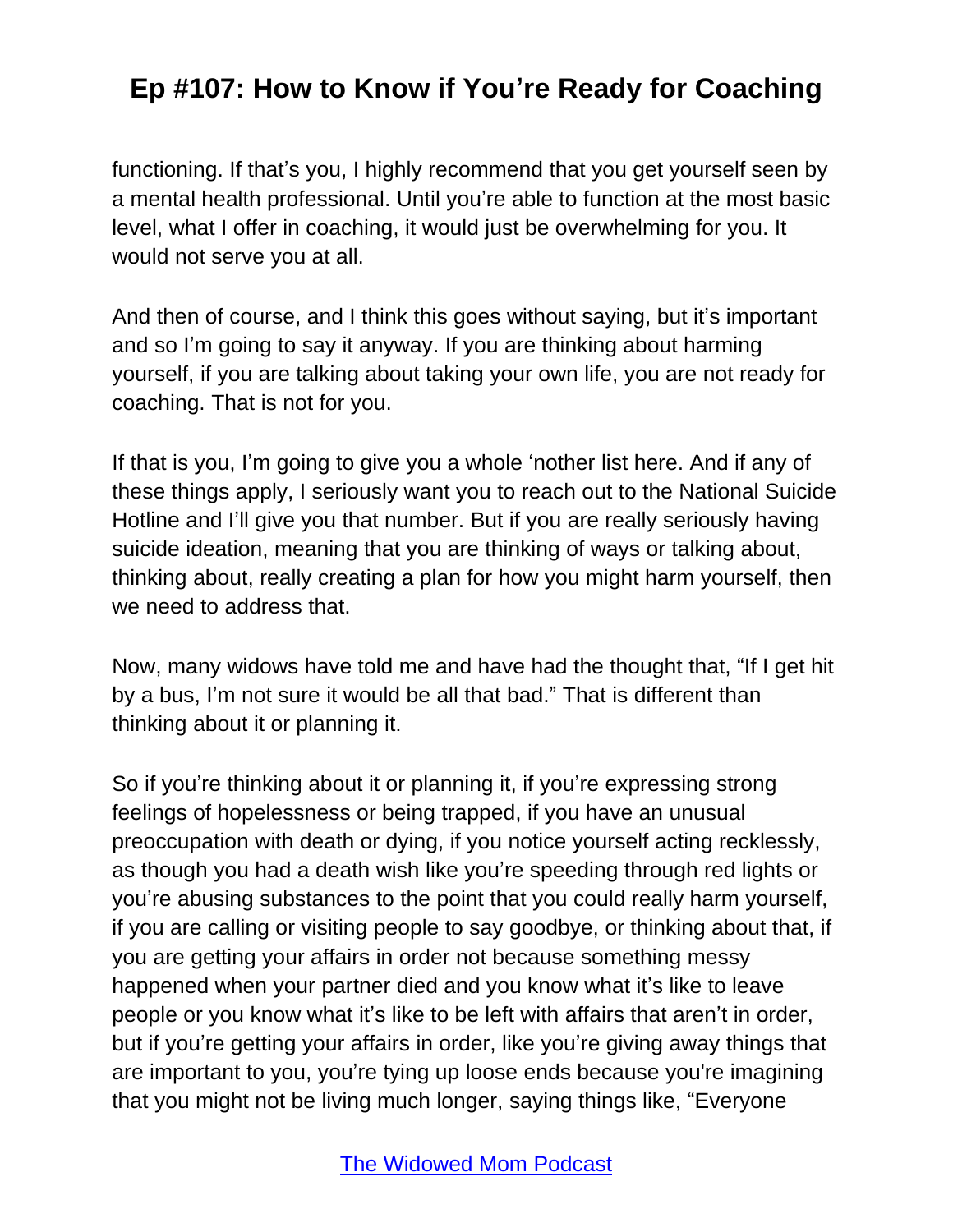would be better off without me, or I want out," those kinds of things are signs for you to get help.

And I don't think that most of you listening to this podcast are probably in that place. But if you are, I love you and I care about you and I want to make sure that you get the help that you need. And if you're listening to this podcast and hearing this list just brought someone to your mind, widow or not, then I encourage you to reach out to them and try to get them the help they need.

So everyone has it, National Suicide Prevention line, it's 1800-273-8255. 1800-273-8255. We'll make sure that's in the show notes as well. So that's how to know that you are not ready for coaching. Coaching is best for people who are - they're not thriving, but they're doing a decent job of surviving.

So you are likely ready for coaching if you're in that place where you're functioning, you're surviving, but you are not thriving. You're feeling maybe robotic, like you're just going through the motions. Maybe you're feeling a little numb. Maybe you feel like you're on an emotional rollercoaster and you hold it together in front of people, but then when they're not looking, you fall apart.

Maybe you're feeling hollow. That's how I described how I felt. It felt very hollow and empty to me. So I was doing all the things, but feeling very unsatisfied and definitely worried that my best days were behind me.

But you're not in bed all day crying. Other people are telling you how strong you are, and when they say it, you probably don't like hearing it. Maybe you think, "Well, that's nice that they say that but honestly, what choice do I have?" That's probably what you're thinking. Or you're thinking, "Yeah, but if they only knew. They just see the outside, they don't see what I feel like.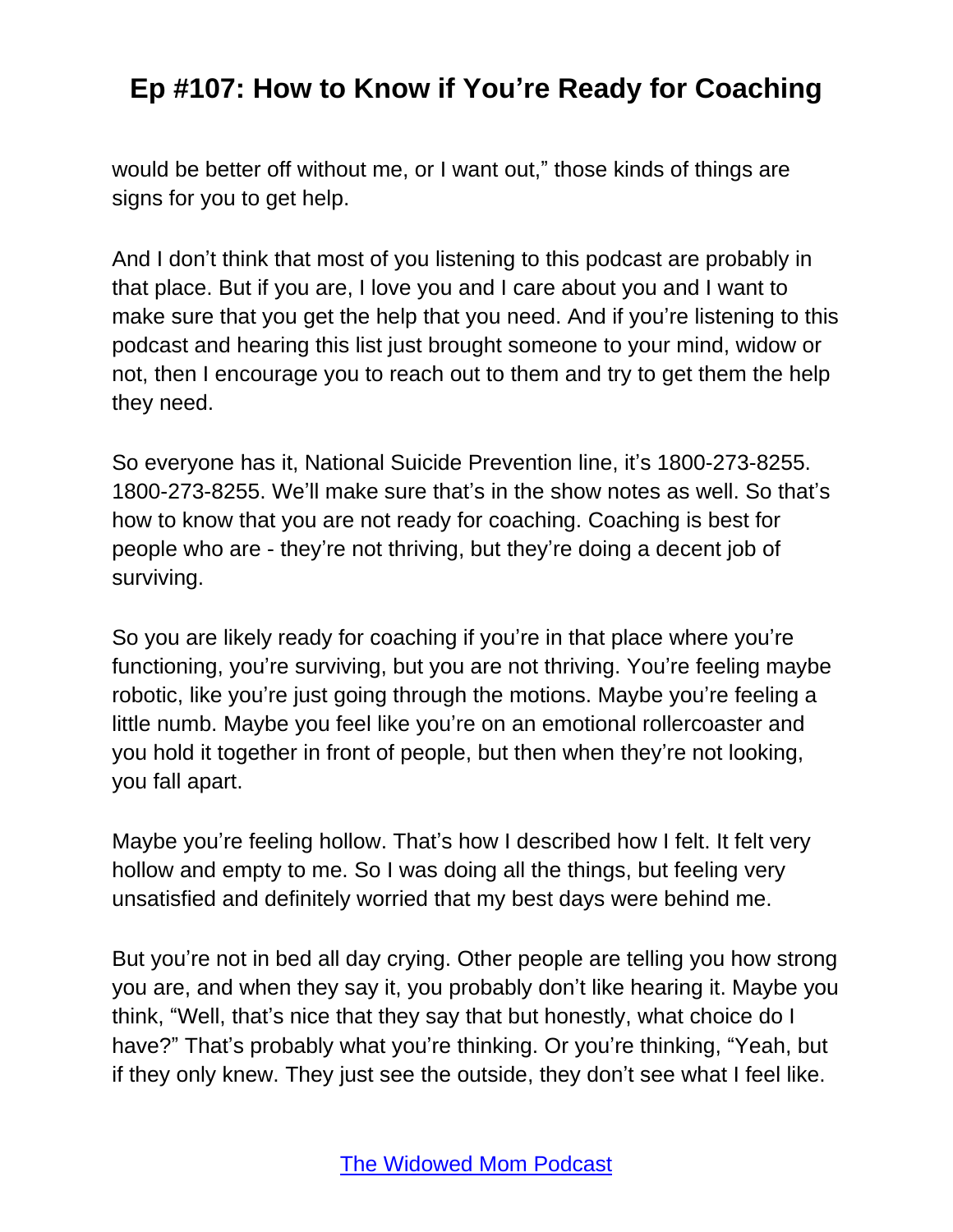They don't see what it's really like inside here, inside this mind, inside this heart."

But from their perspective, they see you functioning and they can't imagine being in your place so in their mind, you're a superstar. You're just a superhero. But you don't feel that way.

You're probably ready for coaching if you're in the place where you want to be optimistic about the future, you probably believe that it's possible that some people could go on and have happy futures, but you don't really think that's - if you think you can do it, you definitely don't know how to do it and you want help.

Or maybe you think it's possible for you someday and you don't want to wait until someday. You have glimmers of hope, but you really want some tools and some guidance to help you. So what I hear a lot is, "Well Krista, I want to believe that I can be genuinely happy. Again, I want to believe you, but that feels so hard."

And so yes, of course it feels hard. It's totally - it's hard. And it's totally okay if you want to love life again and you don't believe it's possible for you. If you fully believed it was possible and that you could do it, you'd be doing it already. There's nothing wrong with you.

And yes, maybe you think, it's possible for you but you're some sort of special snowflake, that's totally okay if you think that. All you have to do is just be willing to follow and try. Follow what I teach, give it a genuine effort. This is why I've always offered a money-back guarantee.

And it's not a money-back guarantee that says you can pay me and ghost. It's a money-back guarantee that says I know what I teach works and if you just genuinely apply yourself and try and show up and you're present, then it will work for you. I know that it will.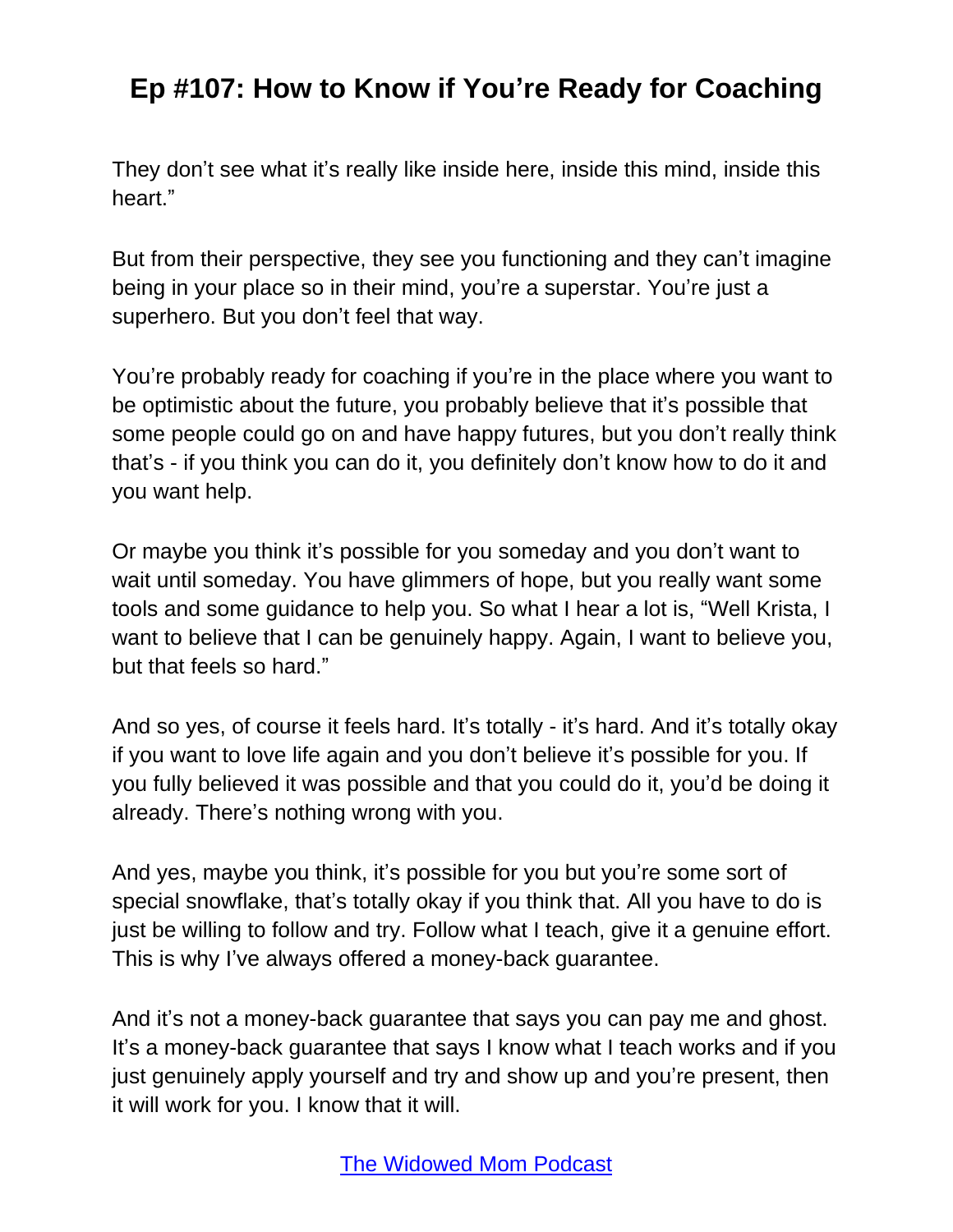That's why this episode is important because I never accept people into the program or at least I try very hard to not accept women into the program who aren't a good fit for coaching yet because it wouldn't be fair to them. It wouldn't be any fun for me because I wouldn't be able to help them, and it wouldn't be fair to them.

But I do know that doubt is normal. Doubt is normal. So if you're genuinely willing to try, even if you're having some self-doubt, even if - I've had this conversation so many times too. Even if you're like, "Well, I'm a good starter but I'm not a good finisher, I always start things and I never finish them," okay.

That's part of coaching is working on why do we do that? Why do we start things and only do them for that brief moment of motivation and then quit on ourselves? How do we increase our ability to follow through? That's part of coaching. It doesn't change unless we change the pattern, and we don't change the pattern unless we understand the pattern, and coaching teaches you how to identify the pattern.

So okay, also, it's okay to be crying regularly about the loss. It's fine. Songs are still going to make you cry, things are still going to make you cry. You're probably going to talk about it and you're going to cry. I think everybody who ever comes to their first coaching session with me is always worried that they're going to cry. It's not a problem.

Crying is not a bad thing at all. Now, if you're crying so much that it's impairing your ability to function, that's a different level of crying. That's probably a sign of depression that we want to get you some help for. But still continuing to cry when you talk about your partner's loss, that's okay. That's okay.

We're almost always our worst critics. And so I think a lot of you are out there thinking, "Well, I'm not ready for coaching, I don't think I'm ready for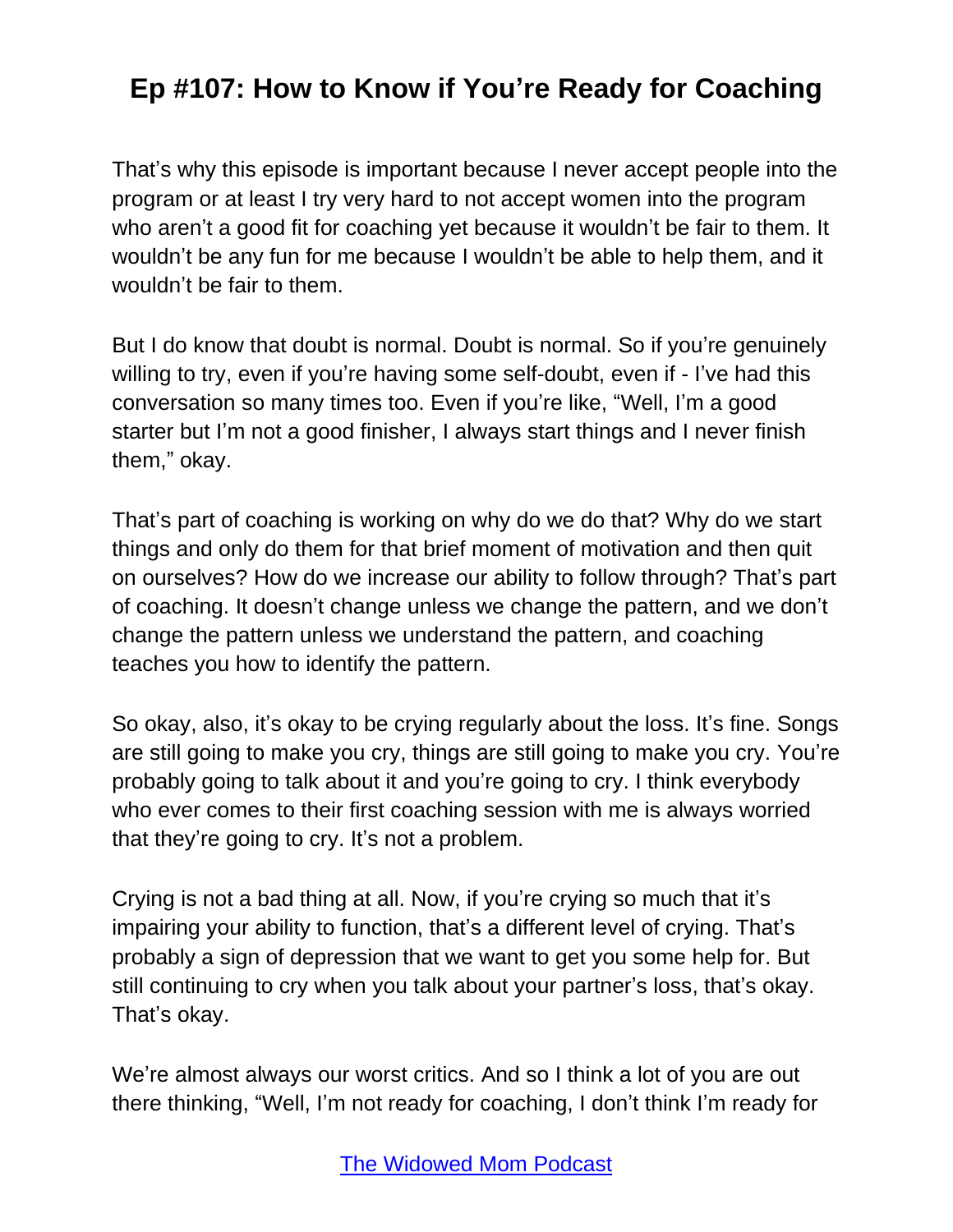it, maybe someday." And that's why I really wanted to give you a way to think about coaching. I want to give you an actual list of questions, I want to talk that through with you so you can decide, am I ready? Or is it not yet for me? And let's get you the help that you need.

Two more things I want to tell you. Questions that I get a lot. Sometimes I'll talk to someone and they'll say, "Well, what do you think? Do I need coaching?" No. Coaching is not something anyone needs. Coaching is a want. It's not a need.

So do I need coaching is not the right question to ask because coaching is just never a need. Coaching just gets you where you want to go faster when you're ready for it. And so what I want you to hear is that you're going to be okay regardless of whether you ever coach with me or anyone.

This is not a need. Food and water and ideally a roof over our heads, those are needs. Those are needs. And the appropriate licensed mental healthcare professionals if we're struggling with something that could be life-threatening or is really impacting the quality of our life and has us below that minimum baseline of functioning. Those are needs.

But you are resilient. You have what you need inside of you already to be happy again. You do not need a coach. I want you to imagine it like a road trip. You're currently at point A and you want to get to point Z. Point Z is where you're absolutely in love with your life again.

You can absolutely get to point Z. You have what it takes. Whether you drive your car, you take a bus, you ride your bike, you walk, eventually, you can get wherever you want to go in life. Coaching just helps you get there faster.

Hugo and I worked together for Bombardier Learjet. Little plug, not that they need it from me. But he was with the company for 20 years, I think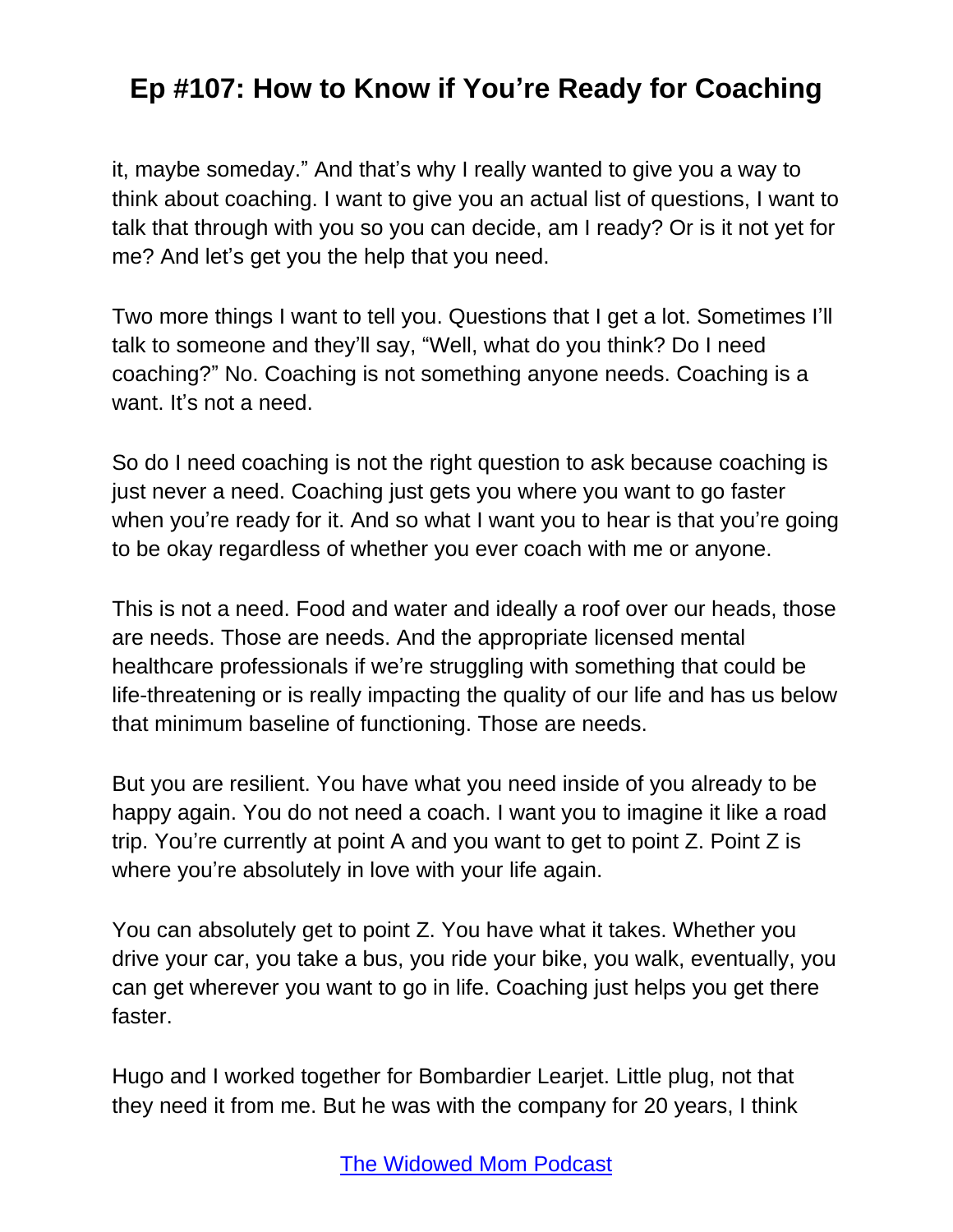he'd just recently celebrated his 20-year anniversary right before he died actually, and I had been there for 10 when I left.

And so very familiar with business jets. A Learjet can travel 500 miles an hour or more. It gets you where you want to go much, much faster than any other method of travel. When you fly on a Learjet, you do not have to go through TSA, you do not have to go through a metal detector, you do not stand in line.

When you go out of the country on a Learjet, customs comes to you. But do you need a Learjet to go on vacation? Absolutely not. Does it save you time? So much time. So much time. And it's amazing to ride in. It's cushy and it's nothing like flying commercial where you're going to be seated next to someone that you don't even know or don't have anything in common with.

The only other people on the Learjet are probably with you. They're probably your people. That's a lot. That's kind of like, how I like to think about my coaching program. It's like, going somewhere in a Learjet. You get where you want to go much faster, you've got a pilot in the cockpit who knows how to fly the plane and chart your course, and all the people on the plane are your people. It's a beautiful thing.

But it is not a need. So please don't be asking yourself, "Do I need coaching?" No, you don't. If you want it, let's go. If you want it, let's go. And then the other question I get a lot too is, "Well, what if I need one-on-one coaching and not group? And you only offer group, so what if I need oneon-one?"

Again, the reason I do group coaching, I used to do only one-on-one in the beginning as a coach, I only coached one-on-one and for the longest time, I just did one-on-one. And after a while, you have enough of these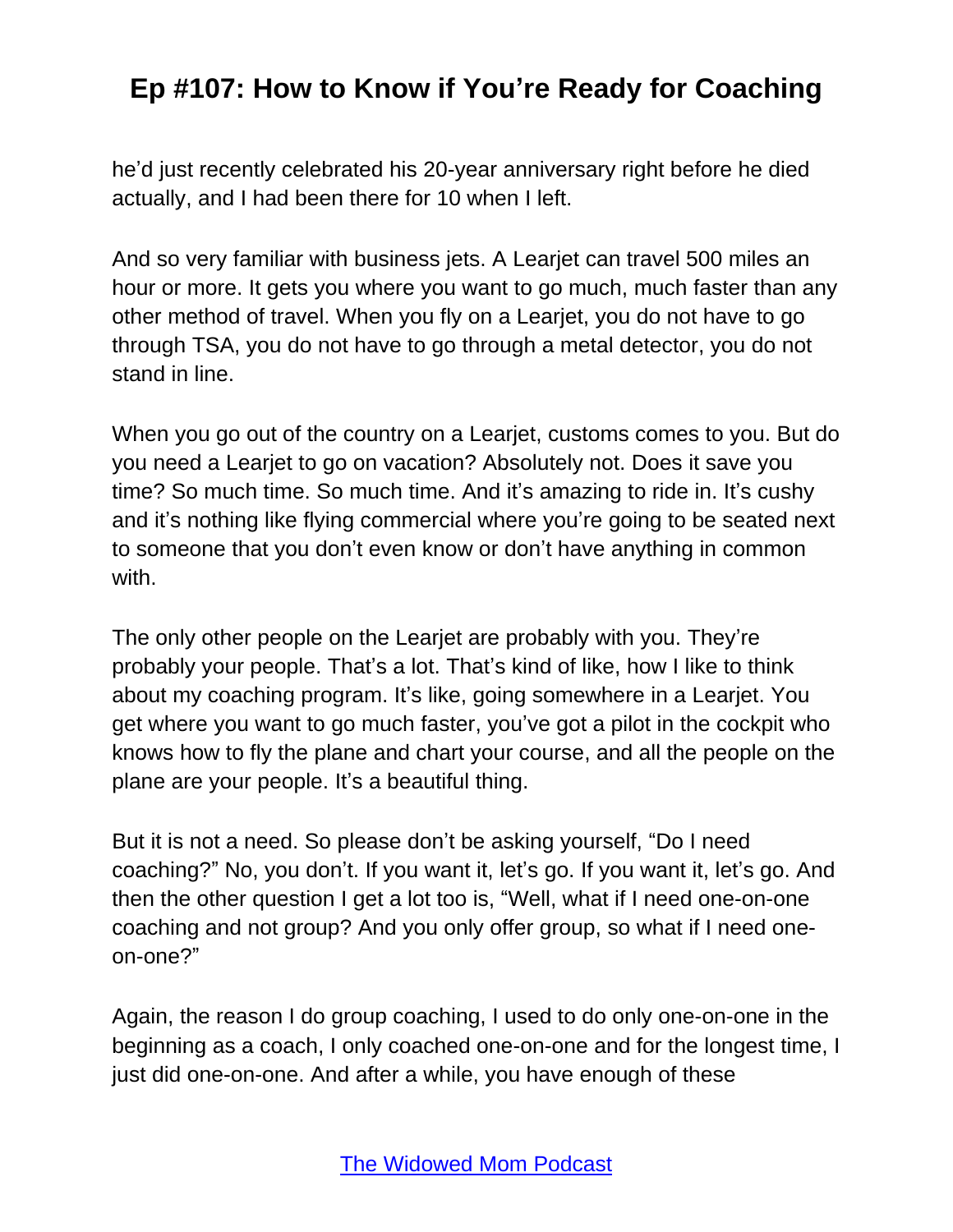conversations and you help people and you put them through a process and you help them get where they want to go and you see the trends.

I've seen the trends and I got to a certain point where I thought, man, there's so many women out there beating themselves up and so hard on themselves and wondering what's wrong with me, and why is this a problem for me, and assuming that they're the only ones that are struggling with these aspects of grief.

And I could just see, if I could just get these women together to see it's not them, there's nothing wrong with them, this is just grief. If we want to grow after grief, if we want to love life again, this is what we have to go through. These are the obstacles, these are the pitfall. This is what we all come up against.

And I knew that if I could get everyone together, that you could go so much faster. So much faster. Because we can just normalize all that stuff straight out of the gate, be done with it. You can see, "Oh, there's nothing wrong with me, this is just grief. Oh, she's going through that too, okay, I don't have to beat myself up for that. Oh yeah, she brought up that topic I was really too embarrassed to bring up but I'm struggling with that too."

That's why group coaching is so powerful. Because everyone's getting coached because they have similar concerns, they're having a similar life experience in that they lost their spouse. But we can move through some of the normal stuff first and that way then we can get to the stuff that's really specific and unique to your own life.

And the other thing that is really strange but makes a lot of sense when you understand how the brain works, you can actually get more out of watching someone else get coached sometimes than you can out of being coached yourself. It's the most fascinating thing.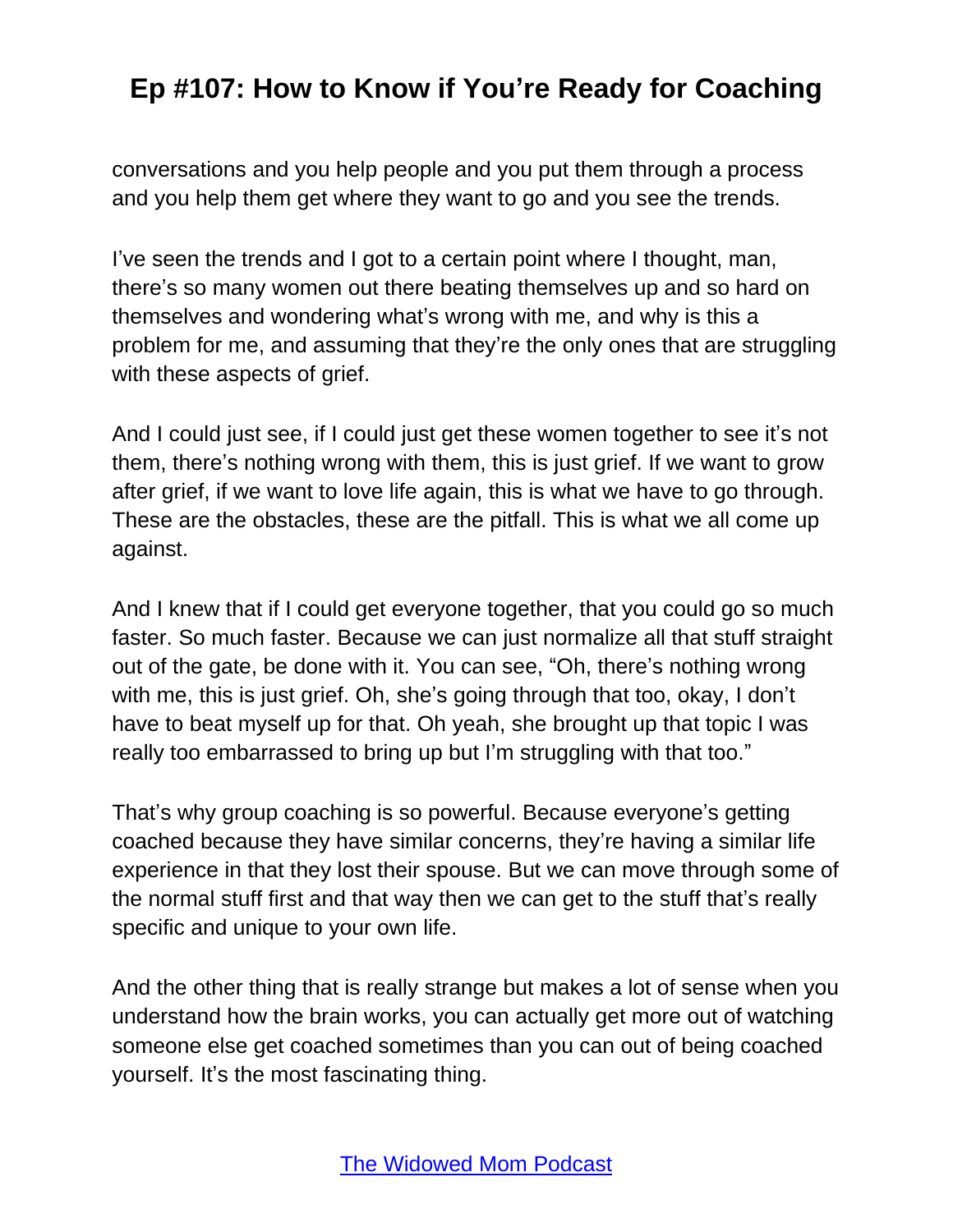Because when I'm coaching you, I'm really challenging your brain in useful ways, but remember, the most basic part of our brain does not like change. It would really rather just keep repeating what it's used to because it's more efficient that way.

And so sometimes when you're being coached, and if you're listening to this and you're in my program, you know exactly what I'm talking about. Your brain just feels kind of grindy or twitchy. It's a very strange feeling as you're getting coached. It's why I record all of our sessions so you can go back and watch yourself get coached and absorb the coaching after it's over when your brain is less resistant.

But you'll notice your brain is really resistant to what's actually happening. And so that isn't happening when you are watching someone get coached. When you're watching someone get coached, it's very clear to you what I'm saying and what I'm helping that person with and where she's stuck and why.

And you will say, "Oh, that's what's happening. I see it. I see why she's so stuck in her relationship with her mother-in-law," and maybe you're not stuck in your relationship with your mother-in-law, maybe you're stuck in your relationship with your sister. But you can see the pattern because it's not your life and it'll be really obvious to you and you go, "Oh, that's what I'm doing, I didn't even know I was doing that."

And time after time after time I'll coach someone and then somebody else will say that's exactly the coaching I didn't know I needed, exactly what I needed to hear. And we'll - I hate the expression kill two birds with one stone because I don't even know, who wants to kill birds?

But it's just a very efficient way of doing things where you don't have to be the one in the hot seat to benefit. In fact, oftentimes you benefit more by watching, which I just love that about group coaching. So if you're saying, "I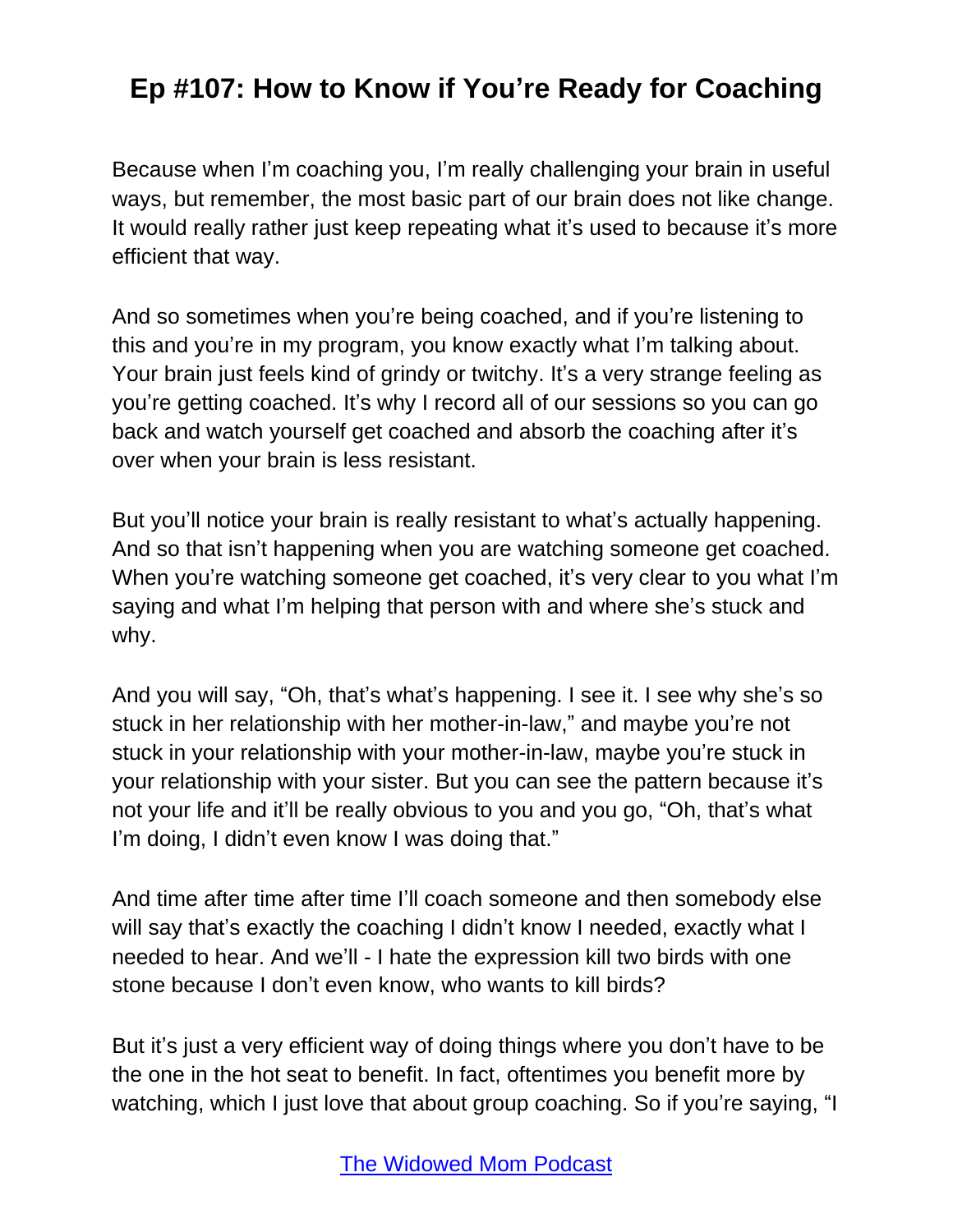have to be coached one-on-one," no, you don't. Actually, group is so much more efficient, and it's more supportive, and everyone gets you.

And I don't know about you, but for sure when Hugo died, I didn't know any other widows my age. I didn't have any other widows in my immediate circle of friends for sure, and I felt like I was on an island by myself. And so it's really nice to watch everyone get supported and develop friendships with other women who of course are varying in ages and have kids who are little and kids who are grown and that doesn't even matter because they just get each other on a level that most people don't.

So okay, that is what I have for you this week. I hope if you've been considering coaching, this clears some things up for you. And if you have any questions though, I want you to reach out. So you can go to coachingwithkrista.com and you can find how to contact me there and reach out if you have questions. We'll help you, we'll point you in the right direction.

I want you to get the support that you need whether you get it from me or someone else. If coaching isn't a good fit for you, let me help you steer you towards what is a good fit. And if it's not a good fit for you yet, you just keep listening to the podcast.

You just keep taking good care of yourself and you get the support that you need, especially if that includes someone who is on your team from a mental health perspective that is licensed. Do that because you're worth that. Your wellbeing is worth that. Your kids are worth that.

Sometimes we don't want to invest in ourselves because we think it's selfish but I promise you, your mental wellbeing, investing in that is never a bad thing. It's always - I hope it will always be a priority for you. Okay, everyone, I hope you have a beautiful week, I'm going to go do some more